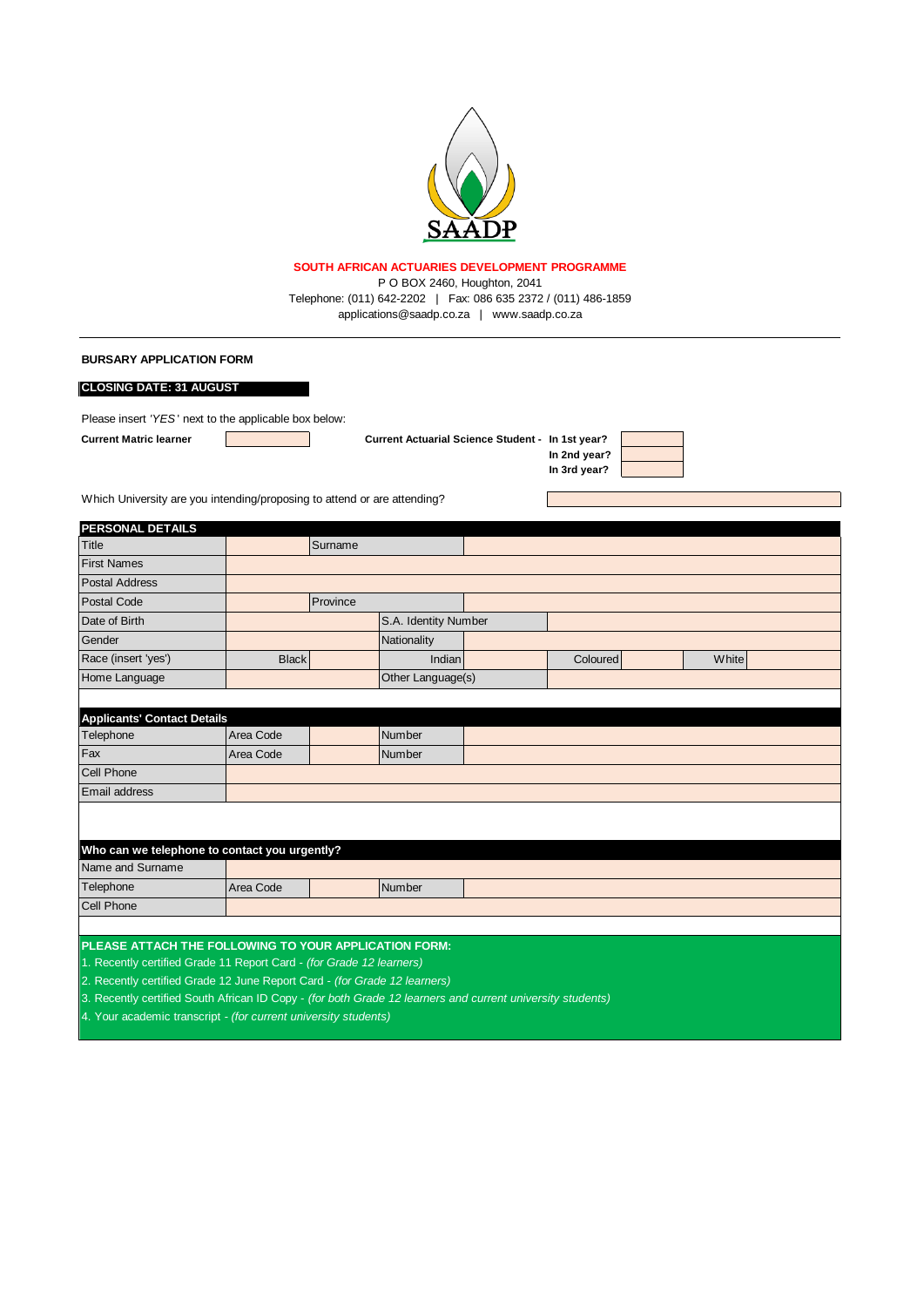| NEXT OF KIN (person not living with you)    |                                                                                                 |           |                   |                      |          |                      |
|---------------------------------------------|-------------------------------------------------------------------------------------------------|-----------|-------------------|----------------------|----------|----------------------|
| Name and Surname                            |                                                                                                 |           |                   |                      |          |                      |
| Relationship: e.g. Mother, Father, Guardian |                                                                                                 |           |                   |                      |          |                      |
|                                             | Home                                                                                            | Area Code |                   | Number               |          |                      |
| Telephone and email                         | Work                                                                                            | Area Code |                   | Number               |          |                      |
|                                             | Cell Phone                                                                                      |           |                   |                      |          |                      |
|                                             | Email address (if any)                                                                          |           |                   |                      |          |                      |
|                                             |                                                                                                 |           |                   |                      |          |                      |
| <b>ACADEMIC ACHIEVEMENTS</b>                |                                                                                                 |           |                   |                      |          |                      |
| Last school attended                        |                                                                                                 |           |                   |                      |          |                      |
| Address of school                           |                                                                                                 |           |                   |                      |          |                      |
|                                             |                                                                                                 |           |                   |                      |          |                      |
|                                             |                                                                                                 |           |                   |                      |          |                      |
| Telephone                                   | Area Code                                                                                       |           | Number            |                      |          |                      |
|                                             | What is/was your position in your Grade 11 and 12?                                              |           | Grade 11          |                      | Grade 12 |                      |
|                                             |                                                                                                 |           |                   |                      |          |                      |
|                                             | LIST YOUR GRADE 11 & 12 SUBJECTS, THE EXAM % AND CLASS AVERAGE (Compulsory for Matric learners) |           |                   |                      |          |                      |
|                                             | <b>SUBJECTS</b>                                                                                 |           | Grade 11          |                      | Grade 12 |                      |
|                                             |                                                                                                 |           | Year end %        | <b>Class average</b> | June %   | <b>Class average</b> |
|                                             |                                                                                                 |           |                   |                      |          |                      |
|                                             |                                                                                                 |           |                   |                      |          |                      |
|                                             |                                                                                                 |           |                   |                      |          |                      |
|                                             |                                                                                                 |           |                   |                      |          |                      |
|                                             |                                                                                                 |           |                   |                      |          |                      |
|                                             |                                                                                                 |           |                   |                      |          |                      |
|                                             |                                                                                                 |           |                   |                      |          |                      |
|                                             |                                                                                                 |           |                   |                      |          |                      |
|                                             |                                                                                                 |           |                   |                      |          |                      |
|                                             |                                                                                                 |           |                   |                      |          |                      |
|                                             |                                                                                                 |           |                   |                      |          |                      |
|                                             | WHAT DO YOU BELIEVE ARE YOUR STRENGTHS AND WEAKNESSES?                                          |           |                   |                      |          |                      |
| <b>STRENGTHS</b>                            |                                                                                                 |           | <b>WEAKNESSES</b> |                      |          |                      |
|                                             |                                                                                                 |           |                   |                      |          |                      |
|                                             |                                                                                                 |           |                   |                      |          |                      |
|                                             |                                                                                                 |           |                   |                      |          |                      |
|                                             |                                                                                                 |           |                   |                      |          |                      |
|                                             |                                                                                                 |           |                   |                      |          |                      |
|                                             |                                                                                                 |           |                   |                      |          |                      |
|                                             |                                                                                                 |           |                   |                      |          |                      |
|                                             |                                                                                                 |           |                   |                      |          |                      |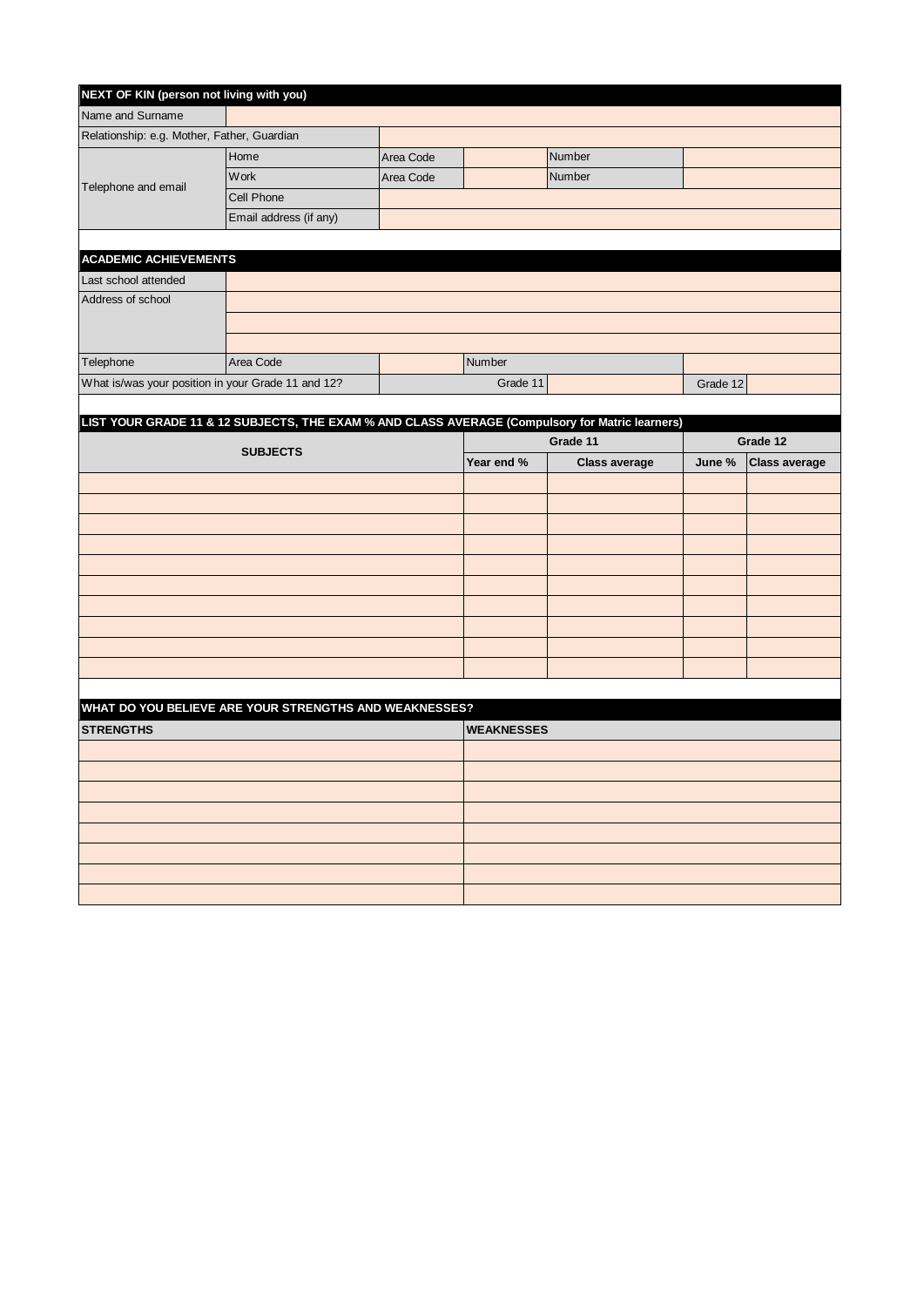| YOUR FAMILY: Fill in the information about your family<br>Member if family:<br>Standard of<br>Occupation<br>Employer<br><b>Education</b><br>Relationship<br><b>Name</b> |  |
|-------------------------------------------------------------------------------------------------------------------------------------------------------------------------|--|
|                                                                                                                                                                         |  |
|                                                                                                                                                                         |  |
|                                                                                                                                                                         |  |
|                                                                                                                                                                         |  |
|                                                                                                                                                                         |  |
|                                                                                                                                                                         |  |
|                                                                                                                                                                         |  |
|                                                                                                                                                                         |  |
|                                                                                                                                                                         |  |
| DESCRIBE 5 OR MORE CLEAR REASONS WHY YOU WANT TO BE AN ACTUARY                                                                                                          |  |
|                                                                                                                                                                         |  |
|                                                                                                                                                                         |  |
|                                                                                                                                                                         |  |
|                                                                                                                                                                         |  |
|                                                                                                                                                                         |  |
|                                                                                                                                                                         |  |
|                                                                                                                                                                         |  |
|                                                                                                                                                                         |  |
|                                                                                                                                                                         |  |
|                                                                                                                                                                         |  |
|                                                                                                                                                                         |  |
|                                                                                                                                                                         |  |
|                                                                                                                                                                         |  |
| WRITE A PRAGRAPH ABOUT YOURSELF INCLUDING YOUR:                                                                                                                         |  |
| 1. Academic achievements                                                                                                                                                |  |
| 2. Leadership qualities                                                                                                                                                 |  |
| 3. Overall involvement in your community                                                                                                                                |  |
|                                                                                                                                                                         |  |
|                                                                                                                                                                         |  |
|                                                                                                                                                                         |  |
|                                                                                                                                                                         |  |
|                                                                                                                                                                         |  |
|                                                                                                                                                                         |  |
|                                                                                                                                                                         |  |
|                                                                                                                                                                         |  |
|                                                                                                                                                                         |  |
|                                                                                                                                                                         |  |
|                                                                                                                                                                         |  |
|                                                                                                                                                                         |  |
|                                                                                                                                                                         |  |
|                                                                                                                                                                         |  |
|                                                                                                                                                                         |  |
|                                                                                                                                                                         |  |
|                                                                                                                                                                         |  |
|                                                                                                                                                                         |  |
|                                                                                                                                                                         |  |
|                                                                                                                                                                         |  |